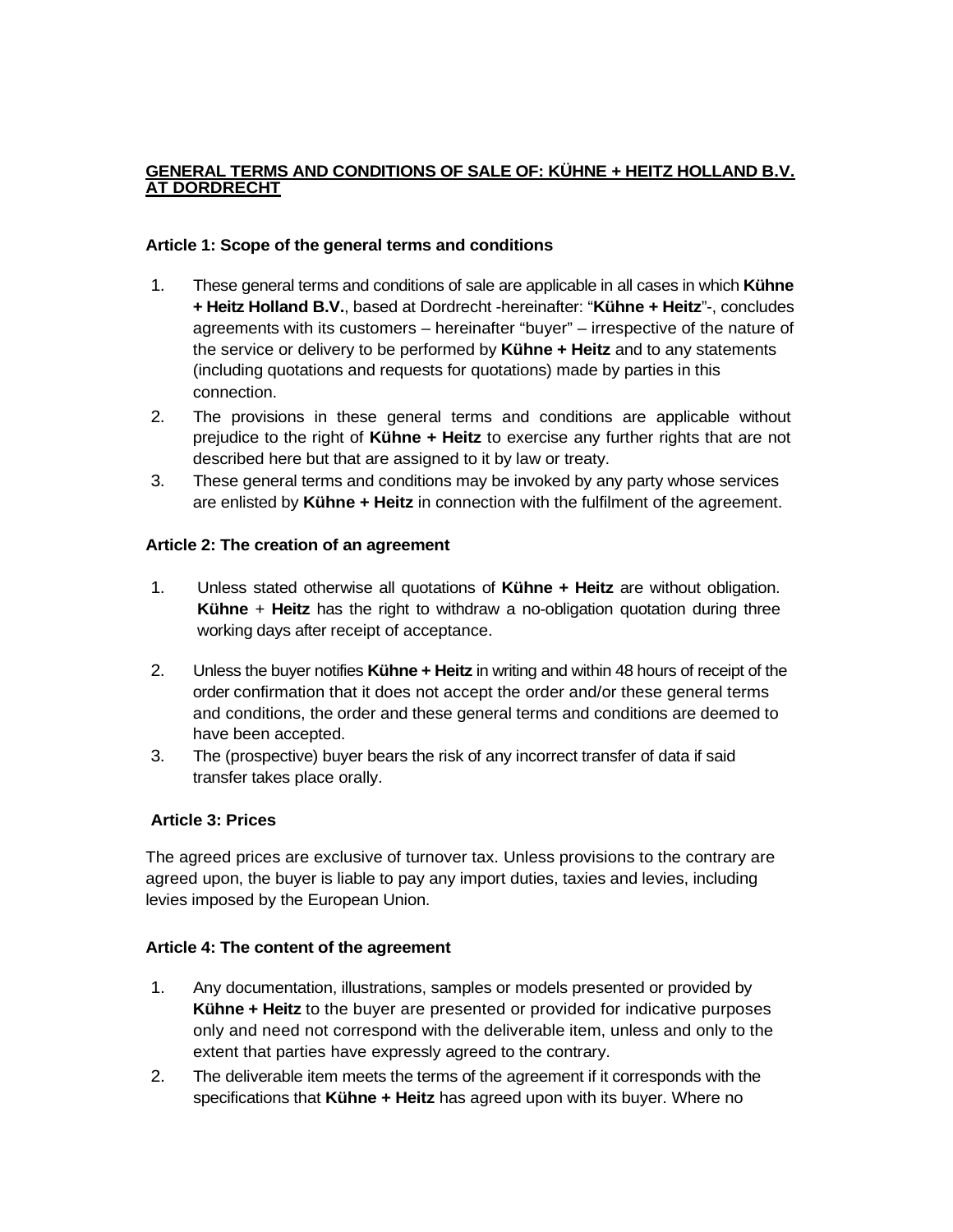specifications have been agreed upon, the deliverable item must meet the norms that are customary in the trade in relation to said item; this is always the case if said item meets the statutory quality requirements applicable in the country of production at the time of concluding the agreement. **Kühne + Heitz** has the right to supply an item with a different origin if its quality is equal to or better than the agreed quality.

3. Weight loss due to refrigeration or freezing is not deemed to be a shortcoming if the weight loss amounts to no more than one (1) per cent. Unless agreed otherwise, weight loss can exclusively be demonstrated by buyer by means of an official weight slip indicating that weighing took place on a properly functioning, public weighbridge on or immediately after delivery.

# **Article 5: Delivery**

- 1. Unless the contrary has been expressly agreed, delivery always takes place FCA (Free Carrier) at the agreed place of transfer. The version of Incoterms applicable at the time of the transaction is applicable in all cases.
- 2. The buyer is obliged vis-à-vis **Kühne + Heitz** to take immediate delivery of the purchased item as soon as said item is delivered to him. If buyer does not take delivery, the item will be considered to have been delivered at the time that the item was offered by **Kühne + Heitz** who will keep said item from that moment in its custody for buyer's account and risk. In this case **Kühne + Heitz** also has the right to invoice the buyer.
- 3. Agreed terms of delivery apply by approximation –even if a specific end date or term has been agreed upon- and are not binding unless the contrary is expressly agreed. In the case of non-timely delivery, **Kühne + Heitz** must be sent a written declaration of default in which **Kühne + Heitz** is granted a reasonable term, to be determined after consultation, during which it has a further opportunity to fulfil the agreement.
- 4. **Kühne + Heitz** has the right to deliver the purchased items in partial consignments.

# **Article 6: Retention of title and pledge**

- 1. All deliveries take place subject to retention of title. **Kühne + Heitz** retains the title to the items delivered and to be delivered to the buyer pursuant to the agreement until the buyer:
	- a. has paid the price of all these items plus any payable interest and costs in full and,
	- b. has paid all receivables relating to any work that **Kühne + Heitz** has performed or shall perform on its behalf in connection with the agreements in question, and,
	- c. has paid any claims that **Kühne + Heitz** shall obtain vis-à-vis buyer should the latter fail to fulfil any of the obligations mentioned above.
- 2. Buyer may not provide any item that is subject to retention of title as security for any receivables other than those of **Kühne + Heitz**.
- 3. Buyer shall separately store and/or clearly mark the item that is subject to retention of title.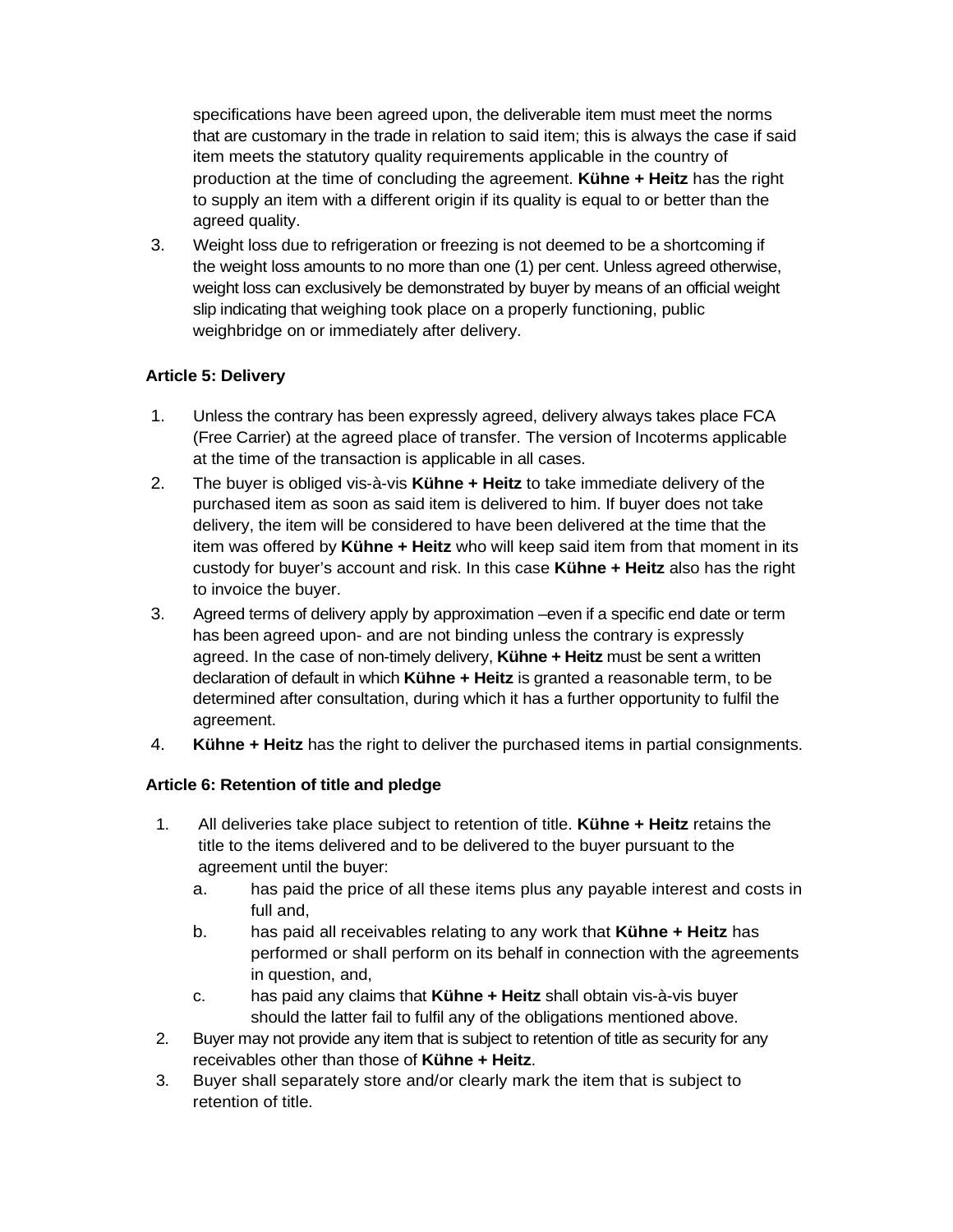- 4. If **Kühne + Heitz** wishes to demand the return of the item, buyer shall fully cooperate and grant **Kühne + Heitz** access to its storage place at all times.
- 5. Parties agree that a right of pledge will be established on behalf of **Kühne + Heitz** on moveable –non-registered- property that **Kühne + Heitz** may receive in its possession by way of security for the payment of any receivables that **Kühne + Heitz** may have on whatever grounds vis-à-vis the buyer. The right of pledge also applies as security for any sufficiently determinable receivables that **Kühne + Heitz** may obtain in the future vis-à-vis the buyer. The right of pledge shall be created without further formalities at the time that **Kühne + Heitz** receives possession of the item in question.
- 6. If any third party claims any entitlement to or in relation to an item subject to retention of title or to a right of pledge as referred to in the preceding paragraph, the buyer is obliged to notify that third party of the right of **Kühne + Heitz**, and to inform **Kühne + Heitz** without delay.
- 7. If a third party holds possession on the buyer's behalf of an item subject to retention of title, then the buyer is obliged, in the event of any failure to meet its obligations to **Kühne + Heitz**, to inform **Kühne + Heitz** on request of said third party's name and address and **Kühne + Heitz** has the right to notify said party that the item in question must henceforth be held on its behalf.

# **Article 7: Inspection and complaints**

- 1. If the purchased item is collected by or on behalf of the buyer, the latter is obliged to have the quantity and external condition of the purchased items inspected at the place of collection.
- 2. The purchased items must be fully inspected by the buyer within 48 hours of delivery. If however delivery takes place on the basis of CIF, CFR, CIP or CPT (Incoterms), then the buyer is only required to have the purchased items fully inspected within 48 hours of arrival at the agreed place of destination.
- 3. If the inspection leads the buyer to the opinion that the purchased items fail to meet the agreement it must inform **Kühne + Heitz** of the substance of the complaint in writing within 48 hours of the end of the term mentioned in paragraph 2. In addition, the buyer is obliged to report the complaint by telephone or fax to **Kühne + Heitz** as soon as possible but no later than 24 hours after the end of the term mentioned in paragraph 2. The buyer is obliged to fully co-operate with **Kühne + Heitz** so that the items being complained about can be inspected by it or on its behalf at any time that it may require. **Kühne + Heitz** also has the right, in the event of a complaint, to require the buyer to have an inspection report drawn up without delay by an independent expert and, in addition, to demand that the buyer returns the purchased items to it without delay, at the expense of the party who is found to be in the wrong, in which case the buyer is entitled to retain a representative sample.
- 4. Buyer may only return items to **Kühne + Heitz** with the prior permission of **Kühne + Heitz**. Unless agreed otherwise, items are returned at the buyer's cost and are transported at the latter's risk.
- 5. In relation to the demonstration of weight loss due to refrigeration or freezing, reference is made to the provisions in Art. 4 paragraph 3.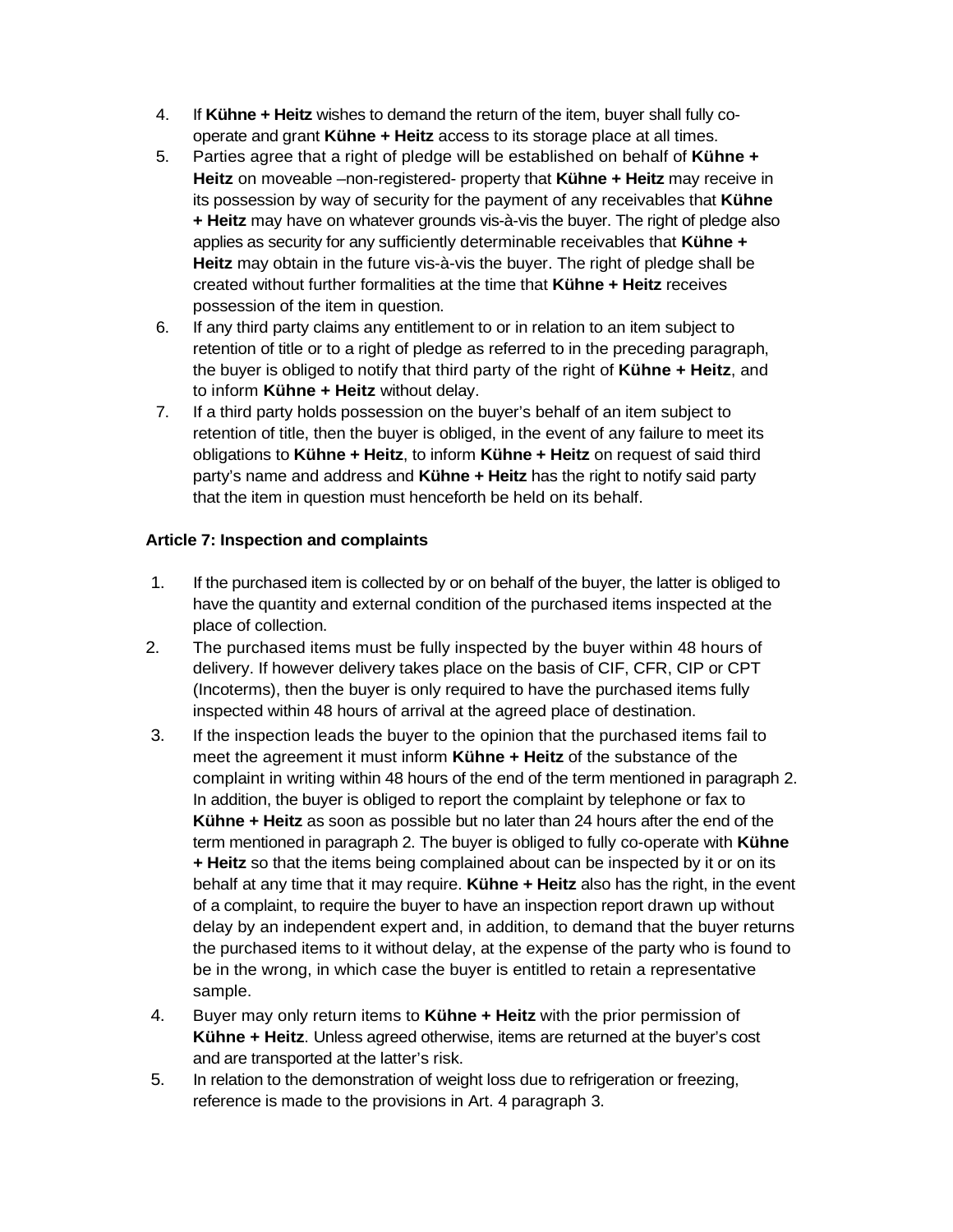- 6. The burden of proving that the alleged faults were already present at the time of the transfer of the risk rests in all cases with the buyer.
- 7. Complaints expressed after the terms mentioned in this Article need not be taken into consideration by **Kühne + Heitz** and do not lead to any liability on the part of the company. If **Kühne + Heitz** decides of its own volition to take these complaints into consideration, its efforts in this respect must, unless agreed otherwise, be regarded as leniency without entailing any acceptance of liability.

# **Article 8: Liability**

- 1. Only if buyer has observed the provisions laid down in the preceding article can **Kühne + Heitz** be held legally liable, with due regard to the provisions in these conditions, during a maximum of three months after the date of delivery on account of an attributable failure to meet its obligations.
- 2. If **Kühne + Heitz** acknowledges attributable failure on its part or if this is established by any other means, then it has the right to inform buyer within a reasonable term that it shall, at its own option and without prejudice to any of its other rights pursuant to these general terms and conditions,:
	- repay the price paid by the buyer,
	- redeliver the items at no cost,
	- deliver the missing items,
	- make reparations.

If **Kühne + Heitz** thus manages to perform its agreed obligations in the short term, the agreement will be deemed to have been correctly fulfilled or -in the case of repayment of the price- will be deemed to have been dissolved without the buyer having any right to compensation.

- 3. If **Kühne + Heitz** is judged to be liable to pay monetary compensation on whatever grounds, said liability is limited to a maximum of the price agreed for the items in question (exclusive of turnover tax). Buyer indemnifies **Kühne + Heitz** against all claims of third parties insofar as these claims exceed the maximum mentioned in the preceding paragraph. **Kühne + Heitz** is never liable for any damage resulting from the incorrect use and/or unsound application of the delivered items.
- 4. Contrary to the preceding provision **Kühne + Heitz** stipulates that should it transpire that it belongs to a sector where standardisation of agreements by means of general terms and conditions with limitations/exclusions of liability is a common phenomenon and **Kühne + Heitz** concludes the agreement within that sector or if **Kühne + Heitz** concludes the agreement with a company from another sector that has regular dealings with the sector in which **Kühne + Heitz** is active, and in which such standardisation also occurs-, then **Kühne + Heitz** is never liable for (serious) errors committed by people seconded to it who do not belong to the company management.
- 5. In this Article attributable failure also includes wrongful and unlawful acts.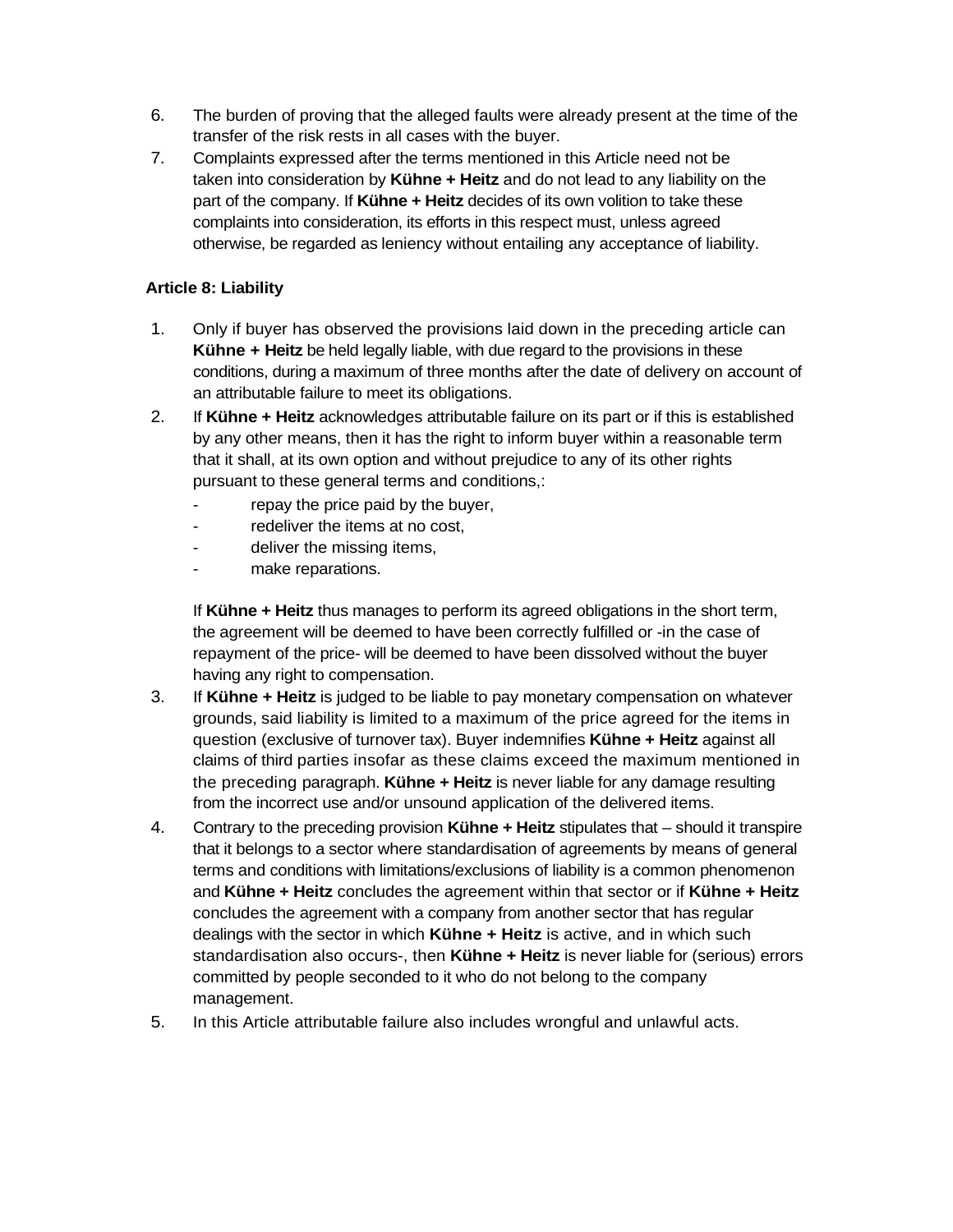## **Article 9: Non-attributable failure (force majeure)**

In addition to what the Law considers to be force majeure, this term shall also include strike action and/or sickness of the employees of **Kühne + Heitz**, non-performance and/or force majeure and/or wrongful and unlawful acts on the part of its suppliers, transporters or other third parties involved in the agreement, traffic stagnation, natural disasters, war or mobilisation, obstructive measures imposed by any governmental authority, fire and other accidents that may occur in the conduct of its business as well as any other circumstances as a result of which **Kühne + Heitz** cannot be reasonably required to fulfil (the remainder) of the agreement either in part or in full. If **Kühne + Heitz**  invokes force majeure, each of the parties has the right to dissolve the agreement either wholly – at least insofar as the force majeure is sufficiently substantial– or partly, namely the part that could not be fulfilled on account of force majeure. In the case of partial dissolution, parties are obliged to fulfil the part of the agreement that has not been dissolved. In the event of dissolution on the grounds of this provision, neither party is liable to pay compensation to the other party in respect of the dissolved part of the agreement.

### **Article 10: Dissolution, right to claim, suspension and security**

- 1. In the event that the buyer is guilty of attributable failure, **Kühne + Heitz** has the right, in addition to the right to dissolve the agreement, to dissolve or suspend by means of a written statement any other agreements between **Kühne + Heitz** that have not yet been fulfilled in full. In this case **Kühne + Heitz** also has the right to demand that the buyer pay all outstanding amounts immediately and in a single sum and/or to make future deliveries exclusively against advance payment.
- 2. During the fulfilment of the agreement **Kühne + Heitz** has the right to require (additional) security if it receives any indications that the buyer's creditworthiness has been impaired to such an extent that there are good reasons to doubt the correct fulfilment of its obligations. This is always deemed to be the case if buyer fails to meet any of its payment obligations despite being served a notice of default.

# **Article 11: Payment**

- 1. Unless the contrary has been agreed, **Kühne + Heitz** always has the right to deliver exclusively against advance payment.
- 2. Payment must take place within the specific terms that are agreed between **Kühne + Heitz** and the buyer and that are stated by **Kühne + Heitz** on the order confirmation. If no such specific arrangements are made, payment must take place within fourteen days of invoice date. Unless agreed otherwise, the buyer can never claim any right to settlement or suspension. If **Kühne + Heitz** sends buyer an itemised statement of what it owes **Kühne + Heitz** and of what **Kühne + Heitz** owes it, then this document also serves as a statement of settlement. As soon as the payment term expires, buyer is in default without notice and, starting from the due date, is liable to pay interest at a rate of 7% above the ECB refinancing rate over the total invoice amount. At the end of each year, the amount over which interest is calculated is increased by the amount of interest payable over that year.